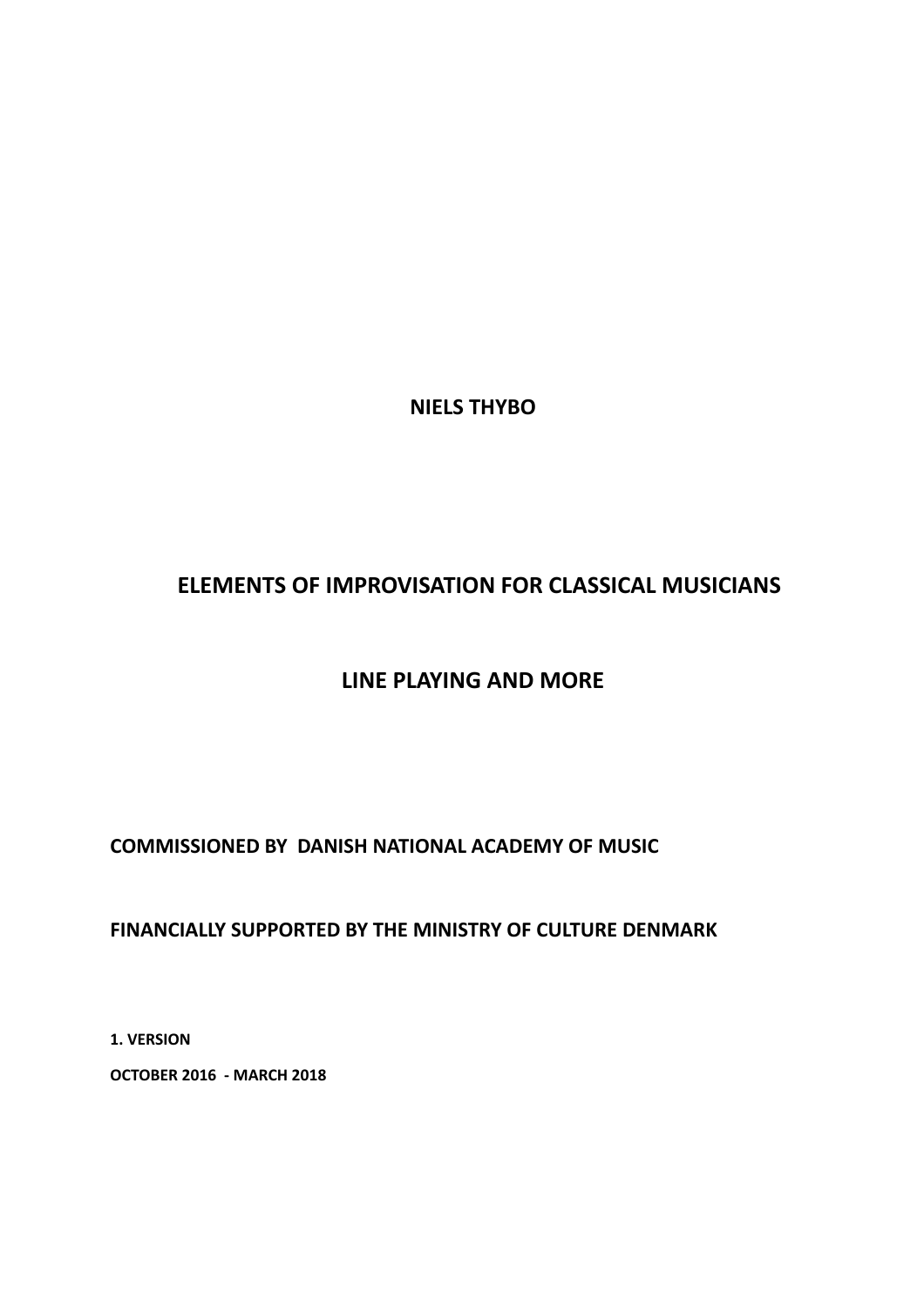#### **CONTENTS**

- **RELEVANT SOURCES OF INSPIRATION**
- **A. EMBELLISHMENT**
- **B. MOTIVIC PLAYING**
- **C. "TONICS"**
- **D.** LADDERS
- **E.** "**POLYFONIC" PLAYING**
- **F.** "TIME": Periods, tempo, phrasing . . .
- **G. SUBDIVISIONS**
- **H. ODD METERS**/**changing meters**
- **I. PERCUSSIVE PLAYING and Effects,**
- **J. GENERALLY: Touch, Tone, Sound, Dynamics**
- **K. MORE SOURCES OF INSPIRATION**:
- **L. REPERTOIRE**
- **M. EXAMPLES of often played Harmonic Sequences (≈ Changes) and Cadences**
- **N. LINE PLAYING**
- **O.** SCALE SYLLABUS, Modes and more
- **P. SOME IDEAS OF HOW TO PRACTISE IMPROVISATION**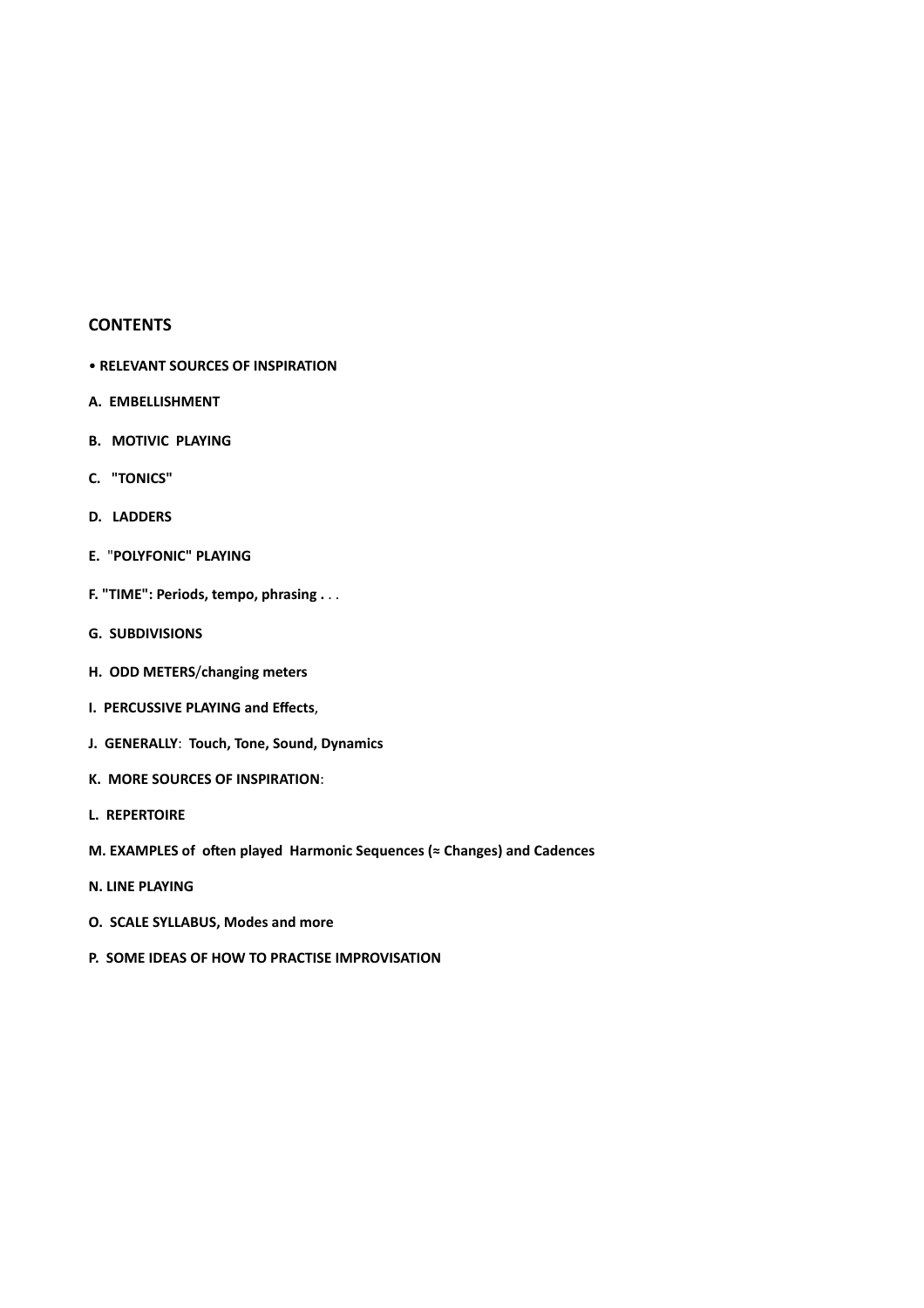## **Relevant Sources of Inspiration: Folk Songs, Flamenco, Tango, Bolero, Danzon, Choro, Balkan, Cadenzas in Instrumental Concerts, Intervallic/Non-Tonal/Sound-Music**

# **A: EMBELLISHMENTS**

**• Scale Notes/Passing Notes**

**• Approach notes/Target Notes, on the beat/off the beat (also: strong/week) • Turns: Ornamentation of target note, chromatic/diatonic** from below a target note, from above a target note, on the beat/off the beat...  **• Chordal Embellishment (≈ suspension)**



copyright  $\odot$  niels thybo 2016/2017/2018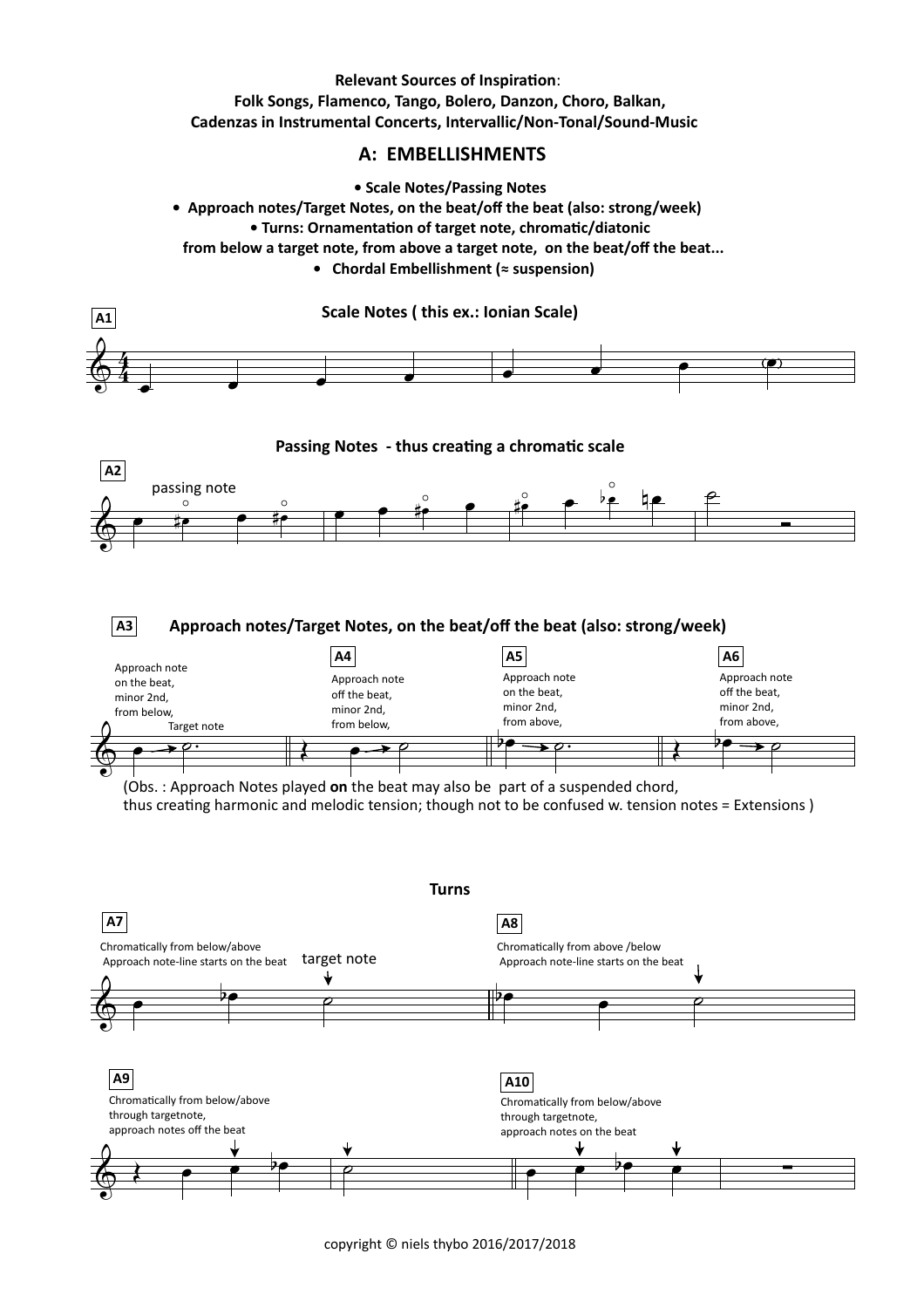

**References** (3 out off.......examples):



**A15b** W.A Mozart: Rondo alla Turca, first 2 bars including pick up...





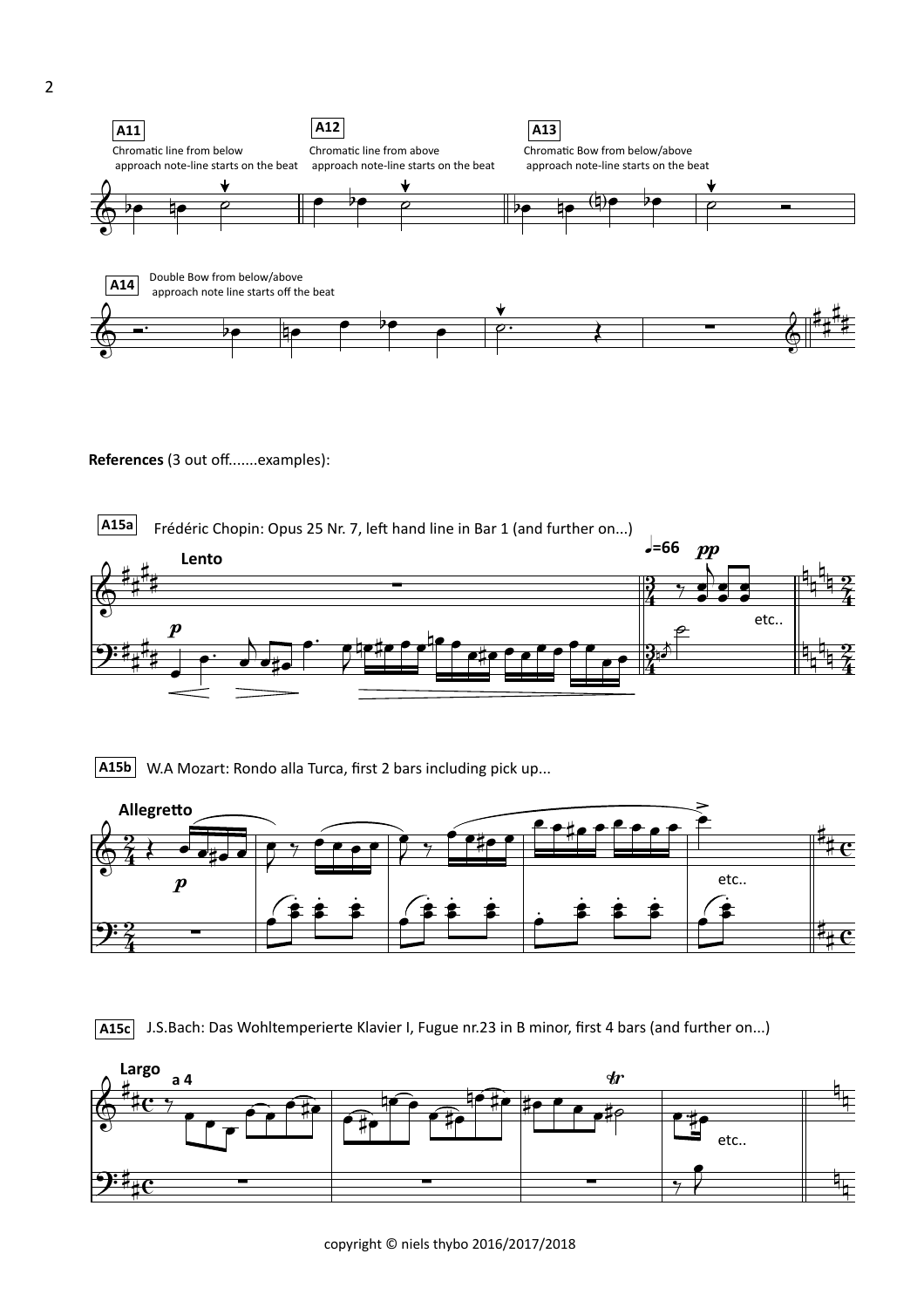#### **Chordal approach lines.** (Played on the beat also identical to suspended broken triads)





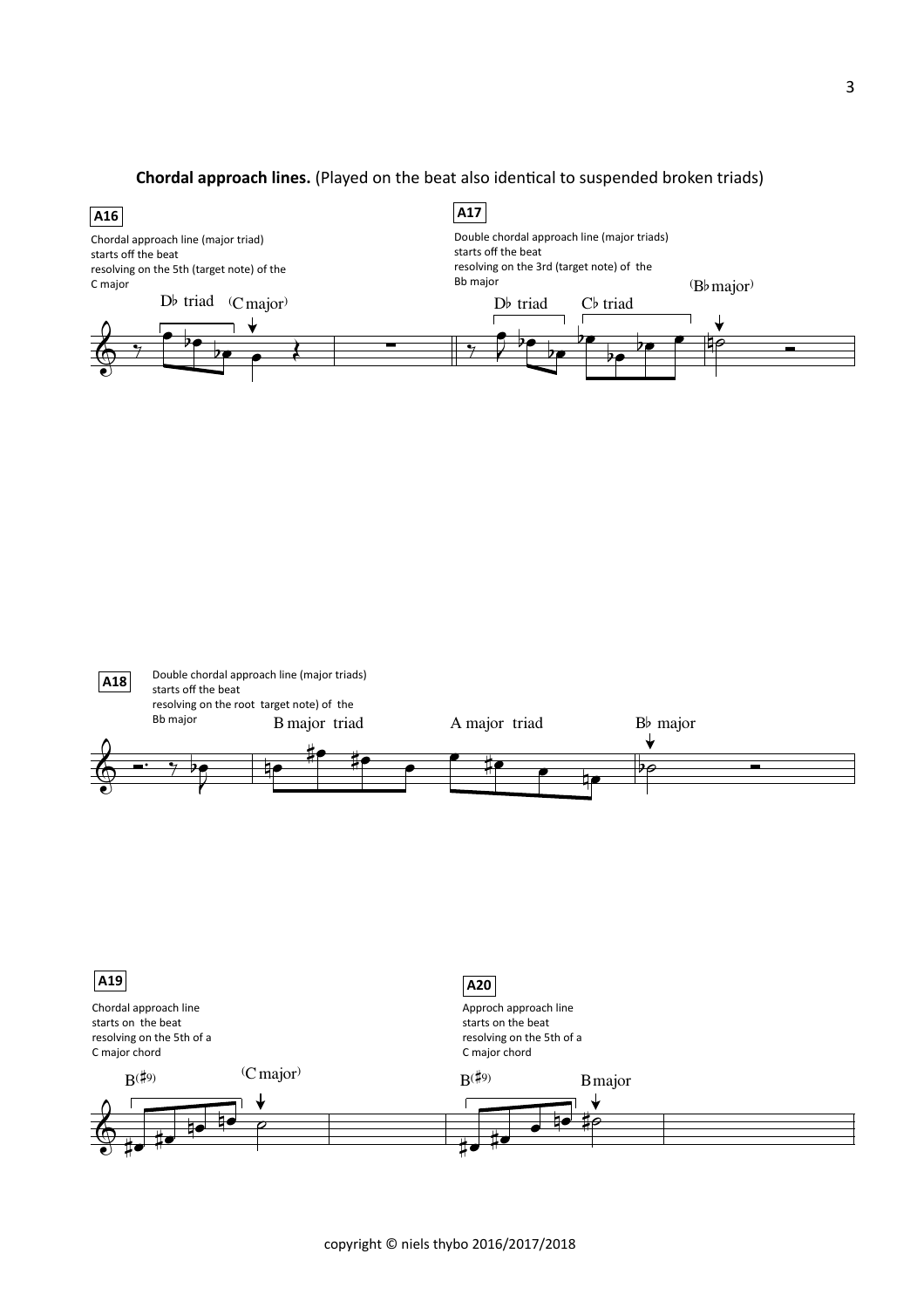## **B: MOTIVIC PLAYING**

#### **B1 Melodic Motif**

Variation of motif, quotation, sequencing of motif, alteration of motif, inside/outside main tonality (Relevance: Modal playing/temporary modulation/permanent modulation)

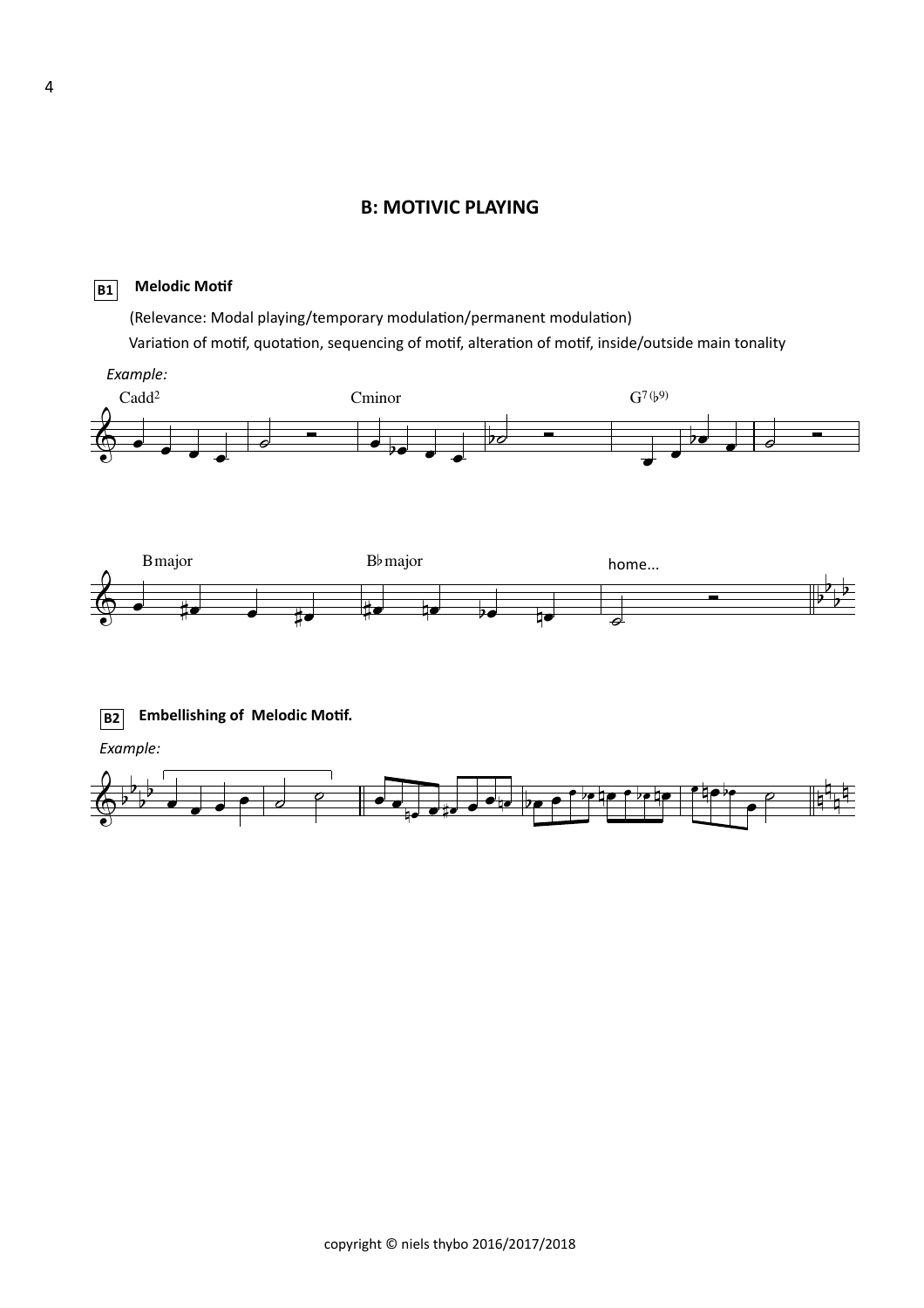#### **B3 Intervallic MoBf/Intervallic Playing**

Relevance: non-tonal playing, "out" playing...

*Examples:*



copyright  $©$  niels thybo 2016/2017/2018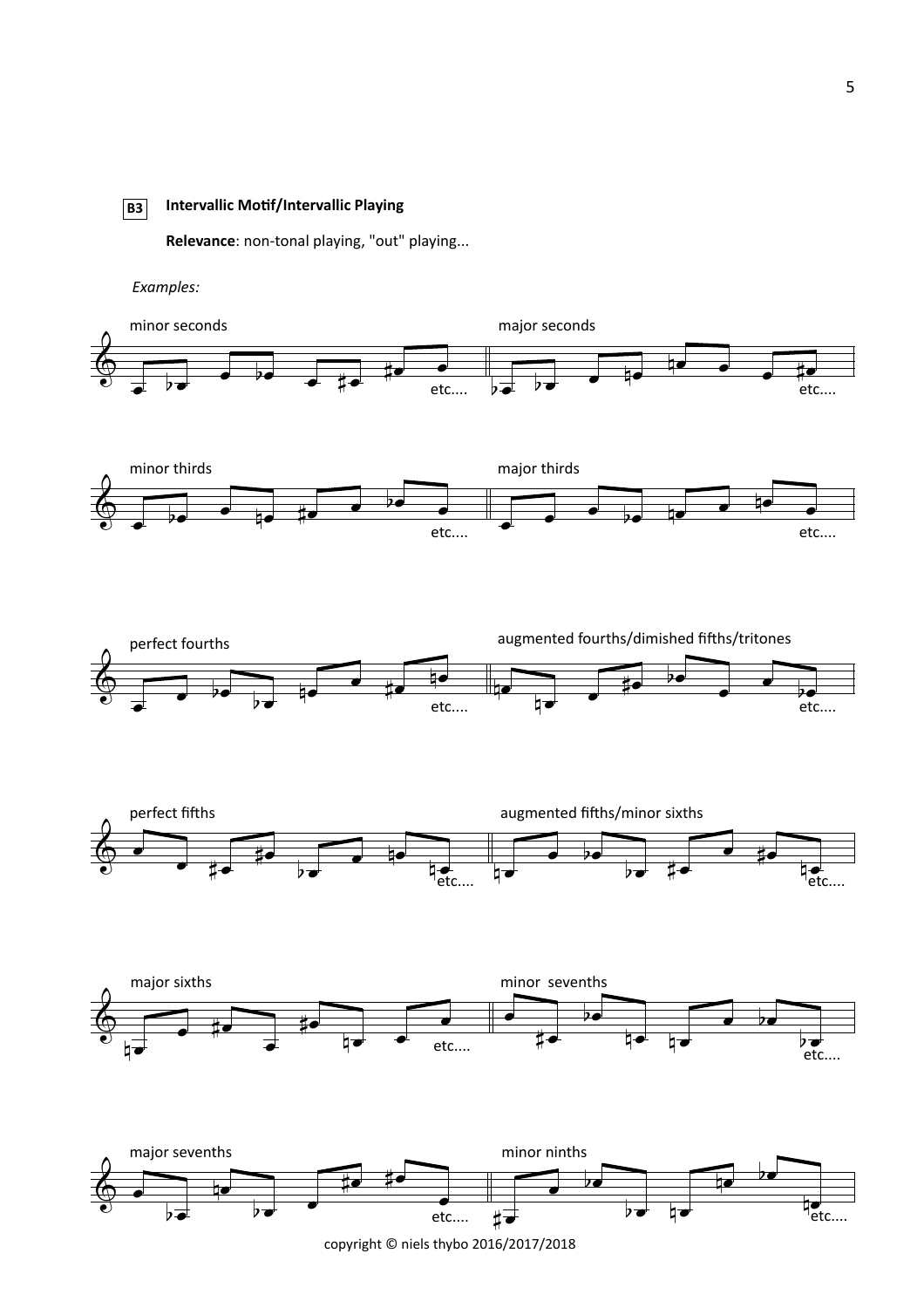

#### **Embellishment of Intervals**

The interval in question becomes a target motif

*Examples:*



copyright  $©$  niels thybo 2016/2017/2018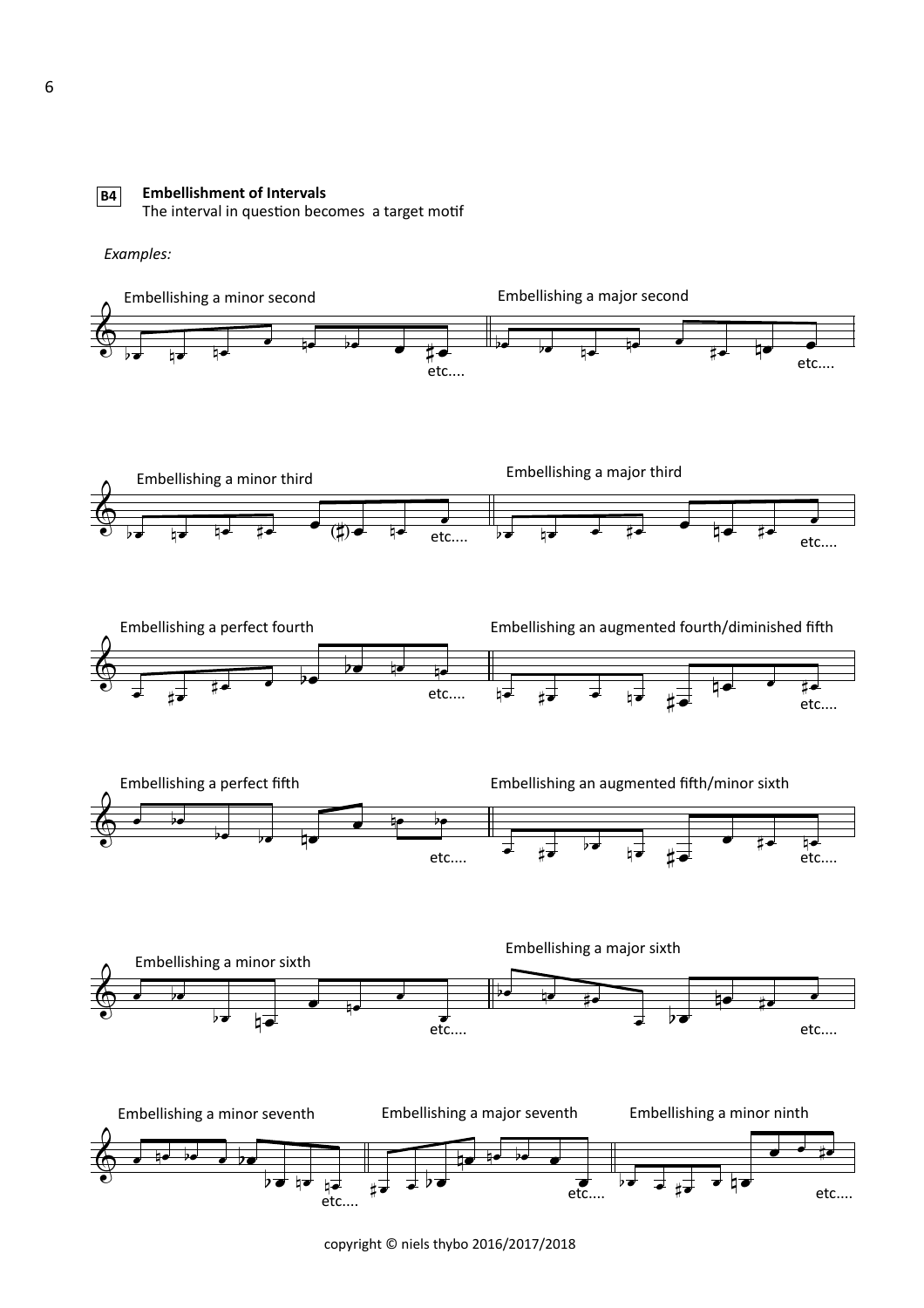**B5** Rhythmic Motif/Variation of Rhythmic Motif ◯ Convert a drum-like figure to a melodic motif

Examples:  $\sqrt{2}$  $\sqrt{2}$  $\sqrt{2}$  $\frac{1}{1}$ &  $\overline{\theta}$ 

try various changes/various tempo...

could become:

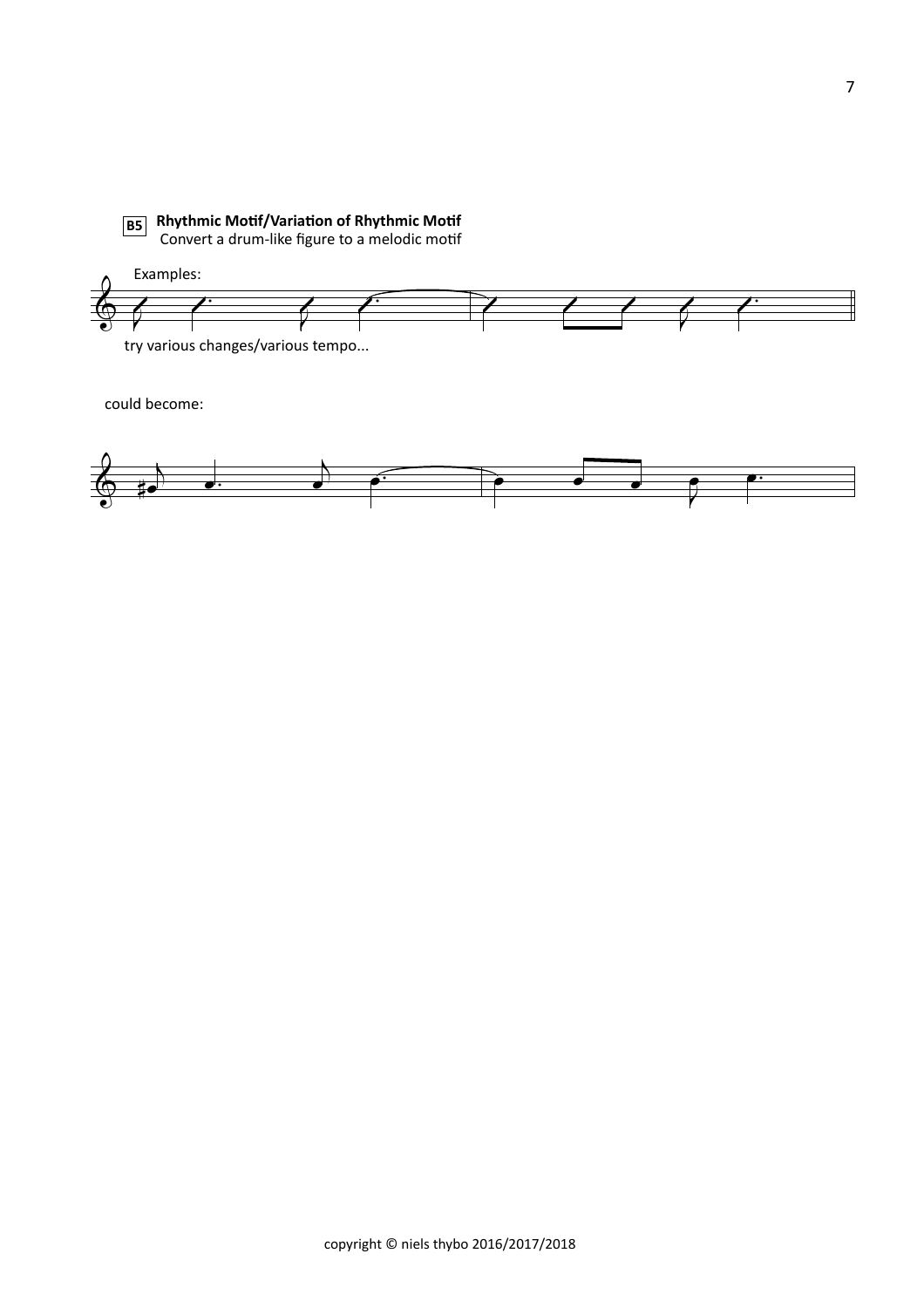## **C: "TONICS"**

The term "Tonic" is derived from such scalenames as "pentatonic" and "hexatonic". Tonics are groups of notes being played, moved around, inverted and permuted without necessarily being related to the tonality in question. (Permutation: Changing the order of the chord tones, randomly or on purpose)

All 3-, 4-, 5-, 6- note chords may be considered as tonics. We will deal with: Tritonics, Triads played as Tonics, Tetratonics, Pentatonics, Hexatonics, Tonics derived from diminished/8-tone scales, and Stacked Fourths played as Tonics.





copyright  $\odot$  niels thybo 2016/2017/2018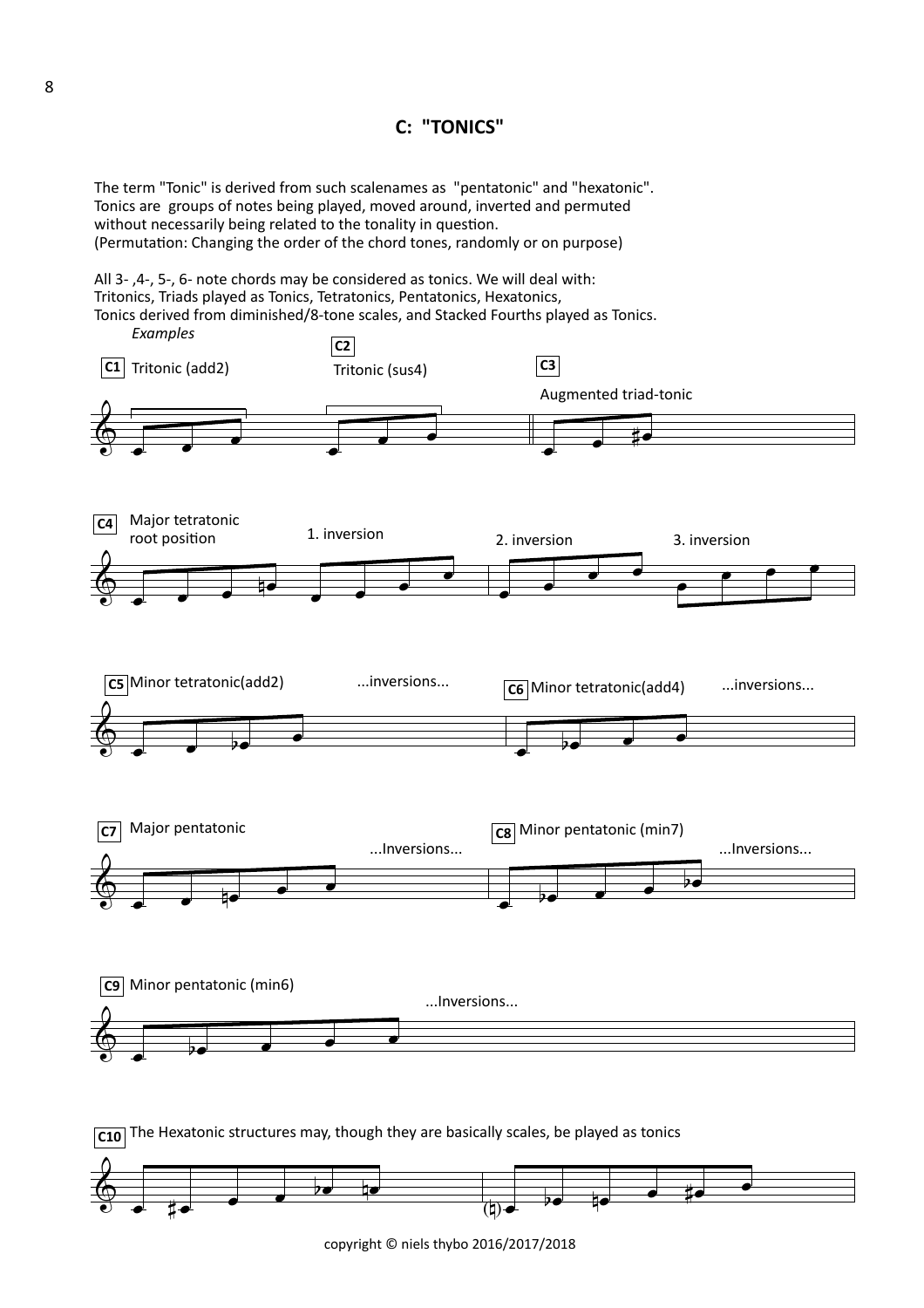

copyright © niels thybo 2016/2017/2018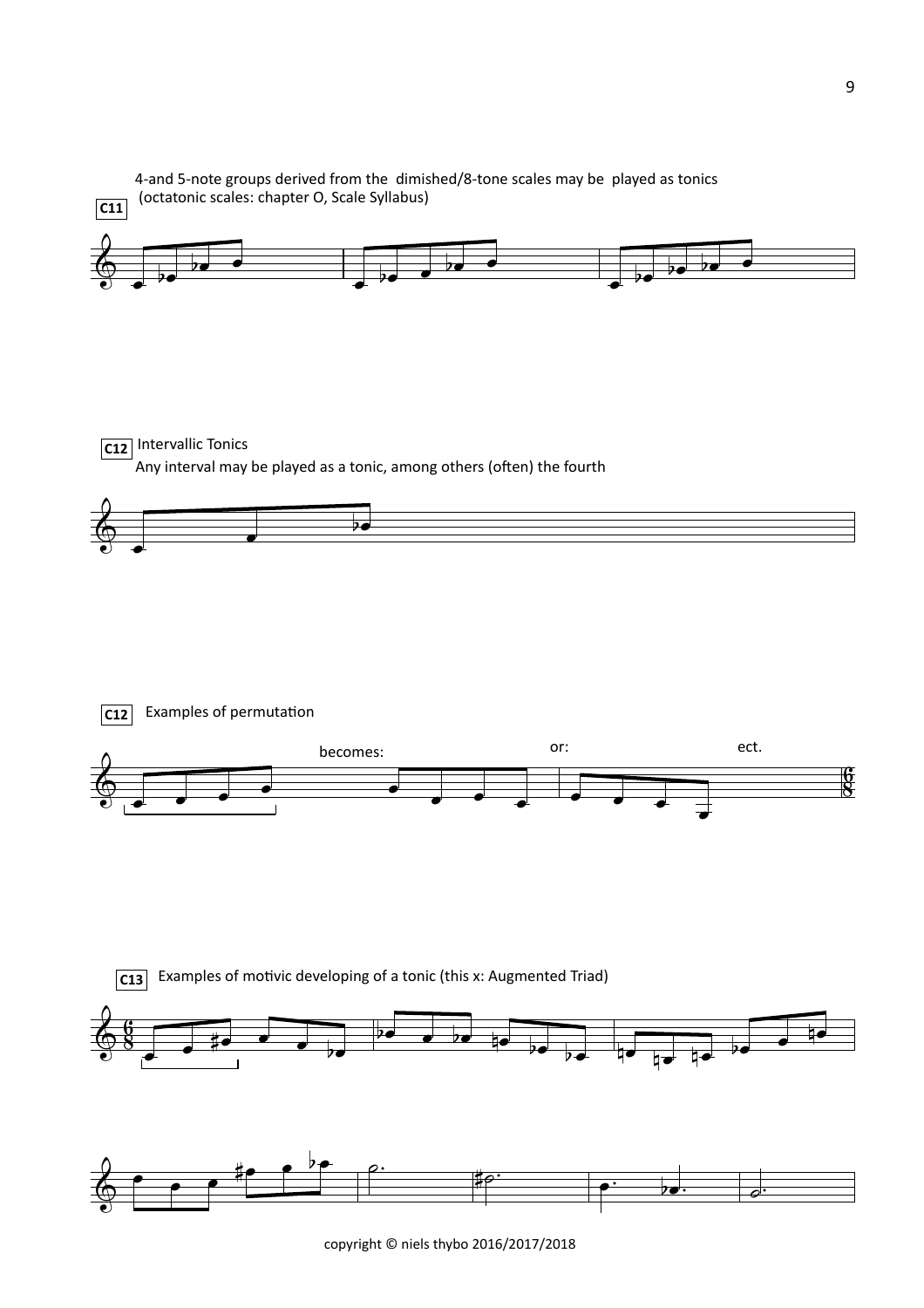



4 4



**Broken Chords Playing/Chordal Motif (strings/keys)** Some of these examples will be similiar to mellodic motifs, intervallic motifs, tonics and more. 3-note chords: major/minor, sus2, sus4 4-note chords: major∆/minor∆, major∆#5, minor∆#5, add4, add #4, add9, add #9, add#11, 4-part/8-part diminished 5-note chords: major/minor 9th, diminished∆7, add interval to a 4-note chord, broken/as arpeggios, changing direction, "pick up" triads, as "Tonics", as Upper-Structures, Inversions/Permutations, Indside/Outside

#### **Embellishing of Chordal Motif**

4 4  $\pmb{\phi}$ **C16** 3-note chords: major/minor, sus2, sus4

**C17** 4-note chords: major∆/minor∆, major∆#5, minor∆#5, add4, add #4, add9, add #9, add#11,



**C18** 4-part/8-part diminished

 $\pmb{\phi}$ 

 $\pmb{\phi}$ 

**C19** 5-note chords: major/minor 9th, diminished∆7,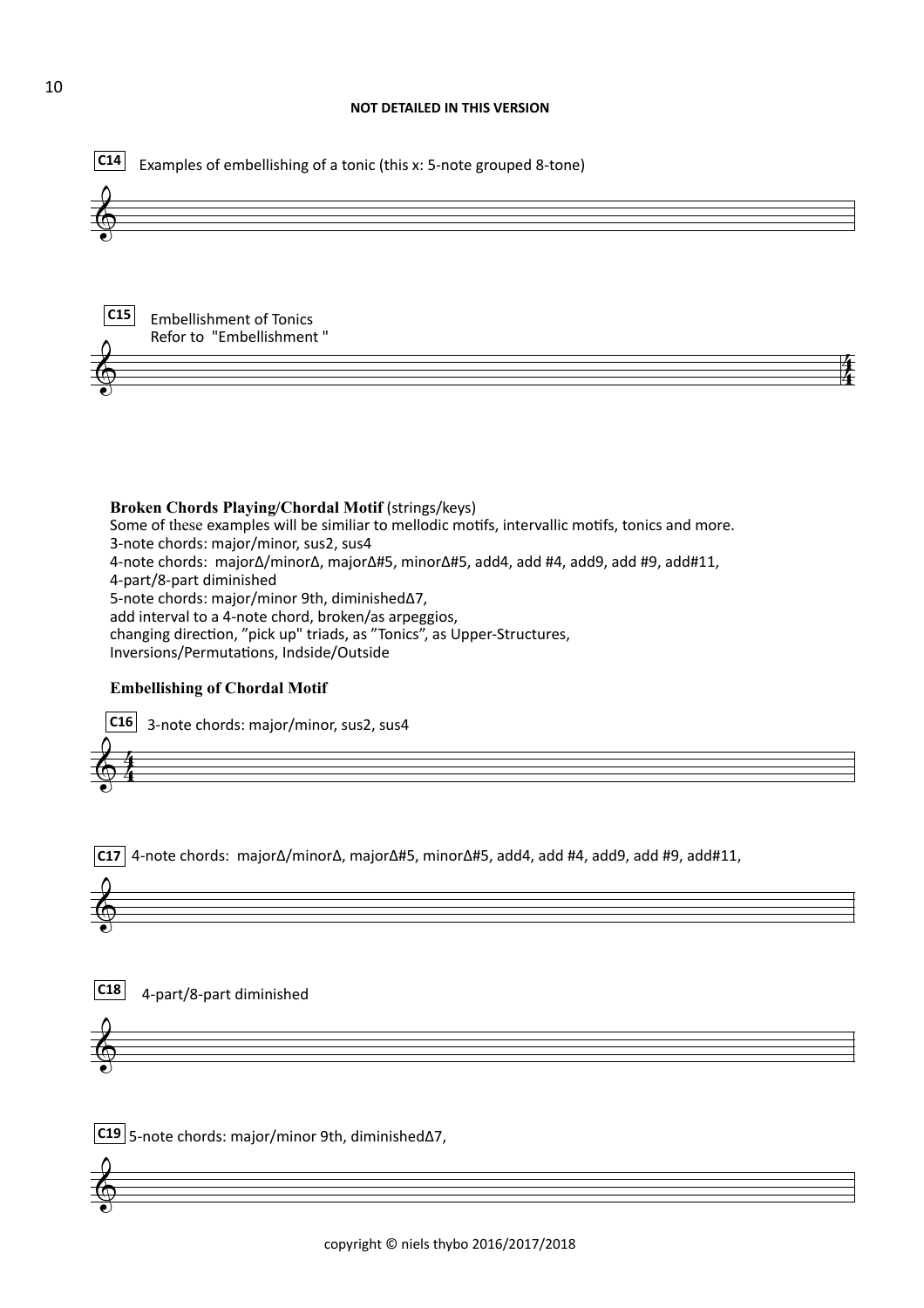#### **NOT DETAILED IN THIS VERSION**



 $\overline{\text{c20}}$  Add interval to a 4-note chord, broken/as arpeggios,



 $\pmb{\phi}$ 

 $\pmb{\phi}$ 



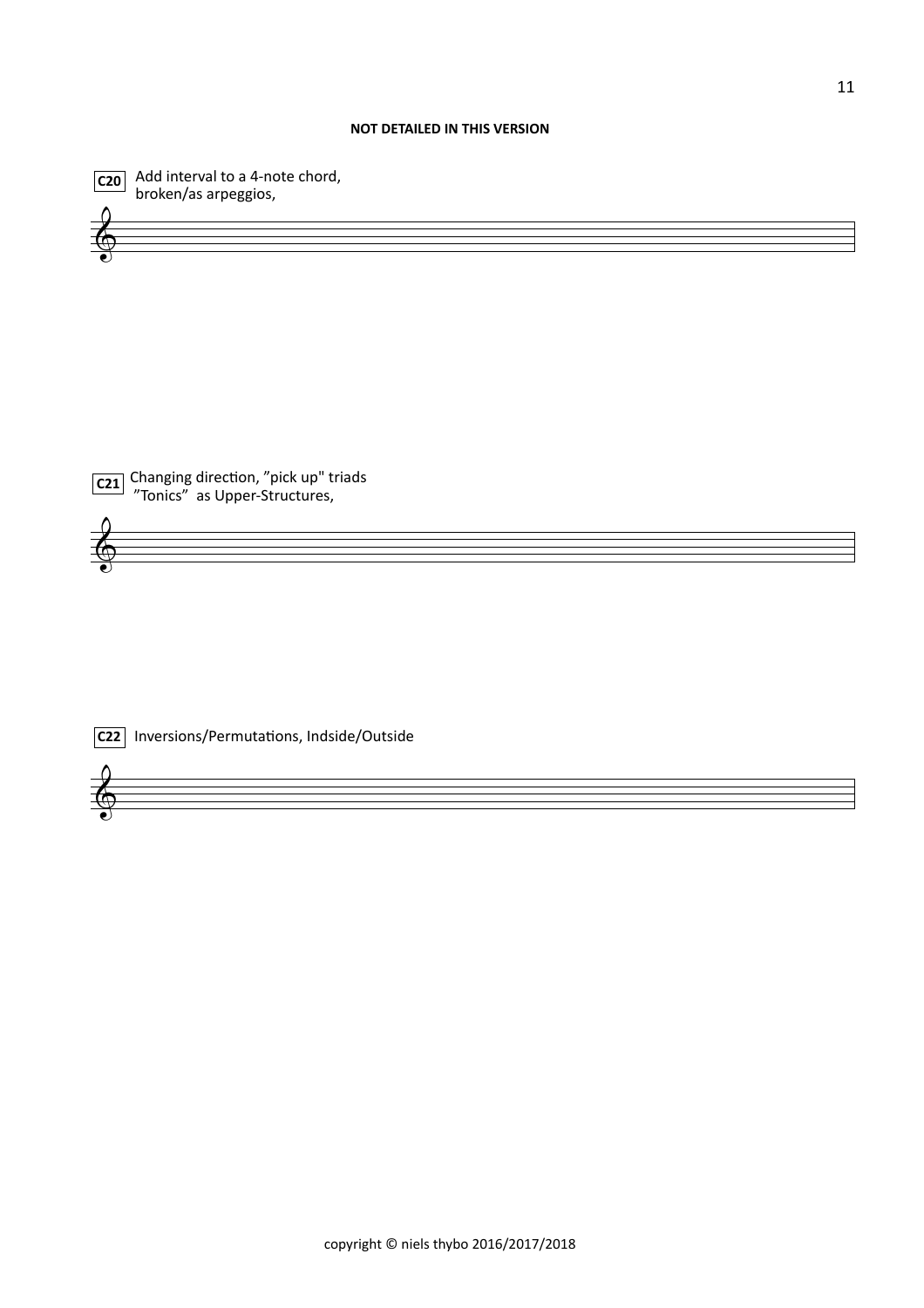### **D: LADDERS**

**Various Ladders; upwards/downwards (keys: also symmetricacally)**



copyright © niels thybo 2016/2017/2018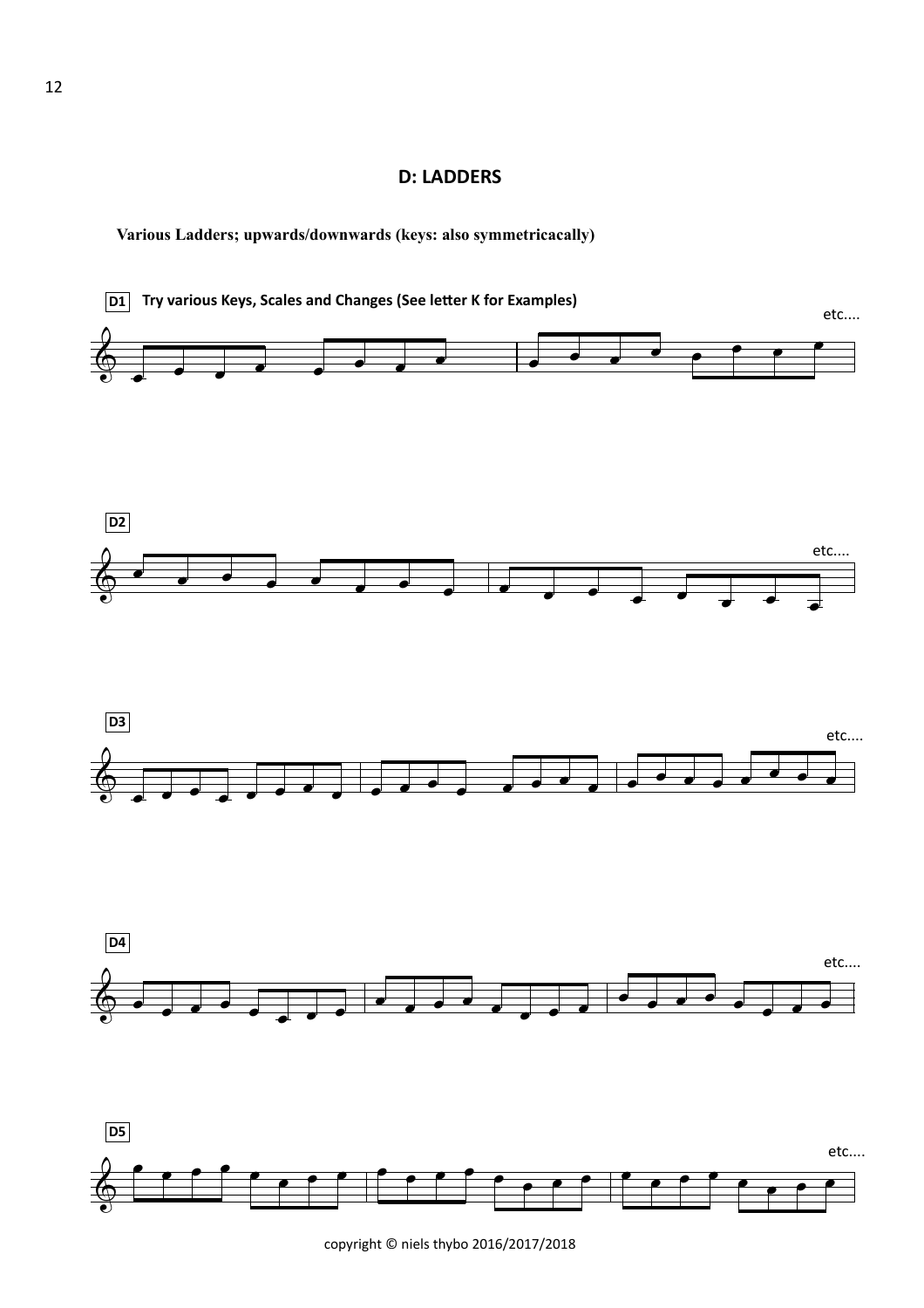#### **NOT DETAILED IN THIS VERSION**

### **E. "POLYFONIC PLAYING"; "**

Examples:

 $\pmb{\phi}$ 

Two-part playing/"False" two-part playing

Try various Changes (See letter K for Examples)

## **F** ."TIME": Periods, tempo, Phrasing . . . Starting point of Phrase, lenght of phrase, phrase dynamics, legato/non legato/staccato . .



G. SUBDIVISIONS 4th's, 8t's, 16th's, Triplets, Fivelets..., 3-4-5-groupings of subdivisions/ rhythmic displacement, Polyrythmic phrasing .Free/random phrasing . . .. . .

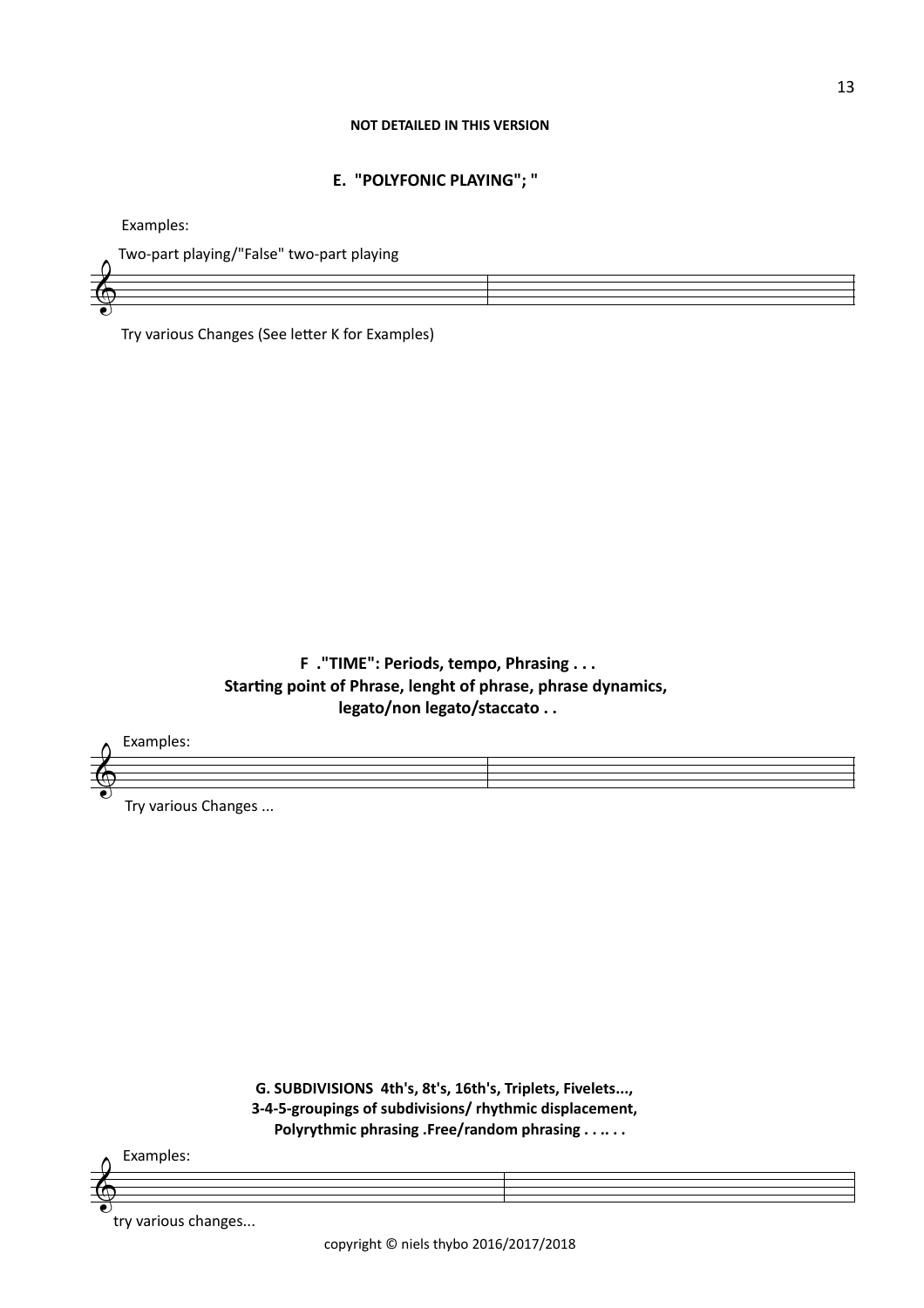#### **NOT DETAILED IN THIS VERSION**

#### **H. ODD METERS, changing meters**



try various changes..(XIIIa./ XIIIb.)

**I. PERCUSSIVE PLAYING and Effects, Strings: Bow percussion,** Finger Percussion on Instrument, Sing while playing etc... WoodWinds: Key Clicking, Slap Tonguing, sing while playing etc...



**J. More Sources of Inspiration: Impro based on natural sounds, concrete sounds,** overtones, electronics, visuals, gestures, phenomena, moods, colours, other art forms... Improvisation based on instrumental technique Clusters, Stacked Intervals, No-key playing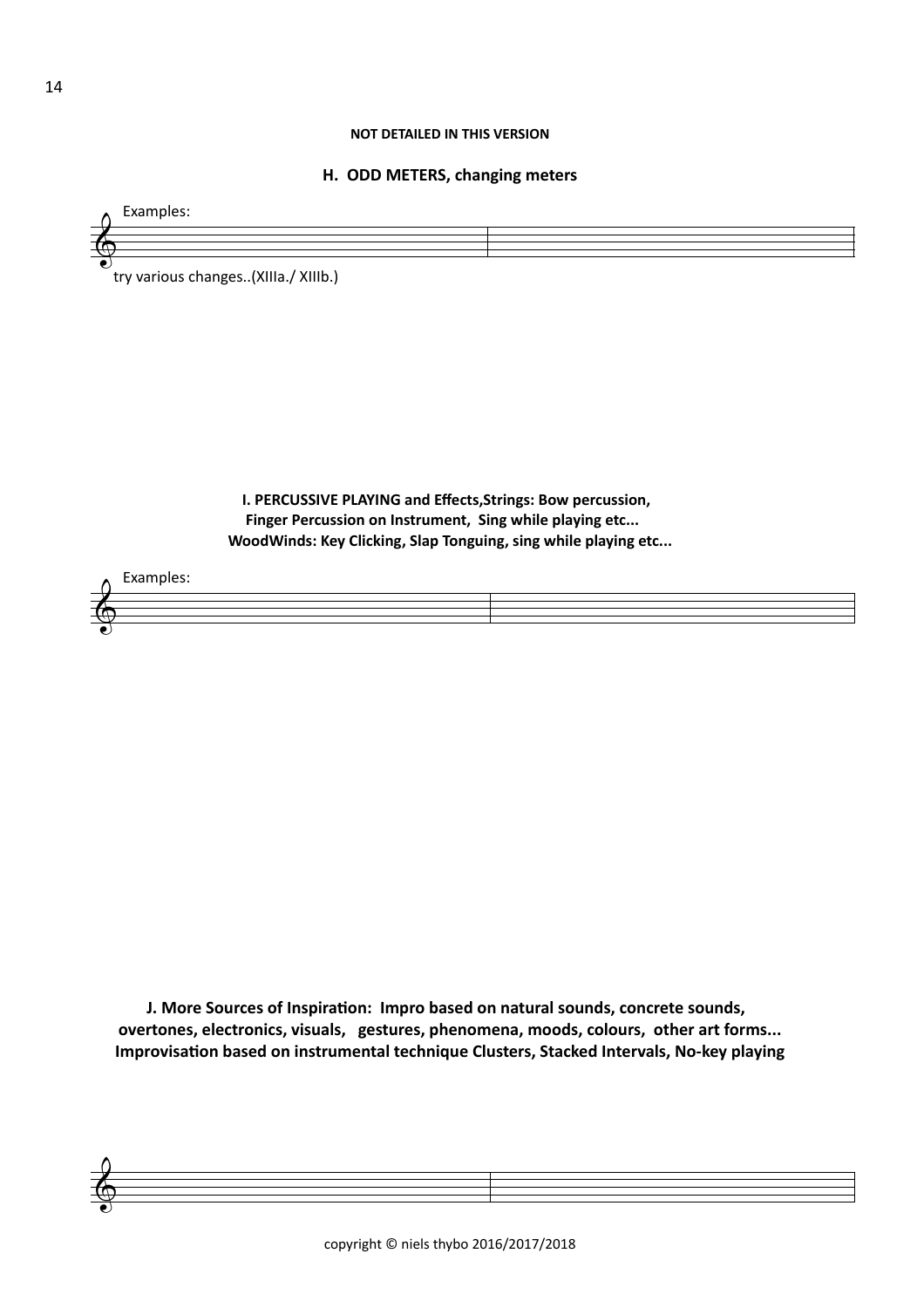#### **K. EXAMPLES**

#### of often played Harmonic Sequences/Changes and Cadences

They should all be transposed, played in several meters, in varying tempoes etc....feel free to explore... (Changes: The Way the Chords change as you play a Song/Piece of Music...)

### **Modal Playing • Line Playing/Playing Changes**

**K1** Decending bass line, major: I - VII/3rd - IV/3rd - I/5th - IV - I/3rd - IImin - V7



Folk Songs, Tango, Bolero, Danzon, Choro and more...



One of more rhythmic patterns for the Danzon style

**K3** Ascending bass line, major:  $bVI - bVII - Imaj$ 



Folk Songs, Flamenco, Tango, Bolero, Danzon, Choro, Balkan and more...

 $A\flat$  B $\flat$  C-6 **g**<br>8  $\pmb{\phi}$ **K4** Ascending bass line, minor:  $bVI - bVII - Imin$  $\phi$   $\qquad \qquad \phi$   $\qquad \qquad \phi$ 

Folk Songs, Flamenco, Tango, Bolero, Danzon, Choro, Balkan and more...



Flamenco, Tango, Bolero, Danzon, Choro, Balkan and more...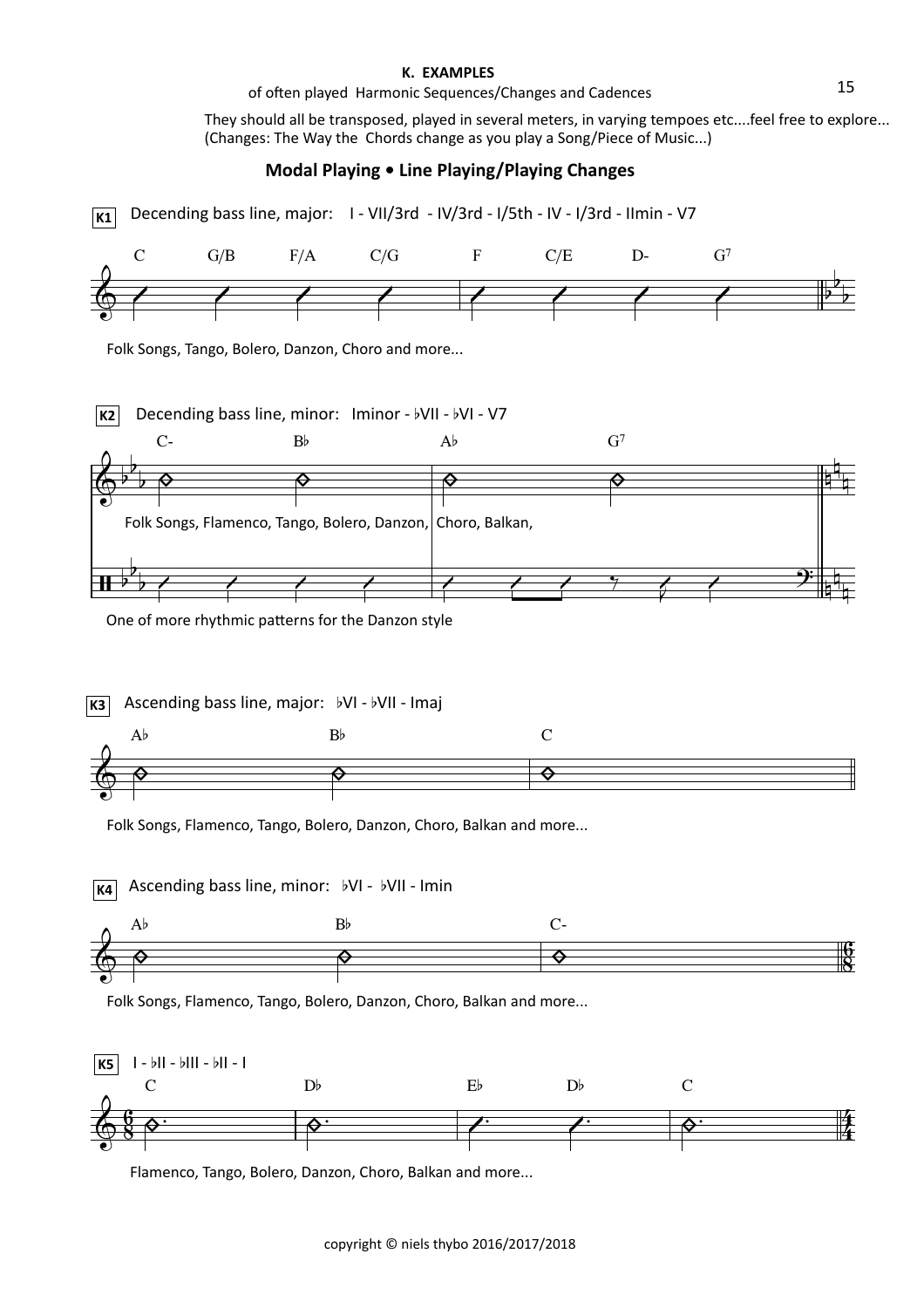#### **Turnarounds**

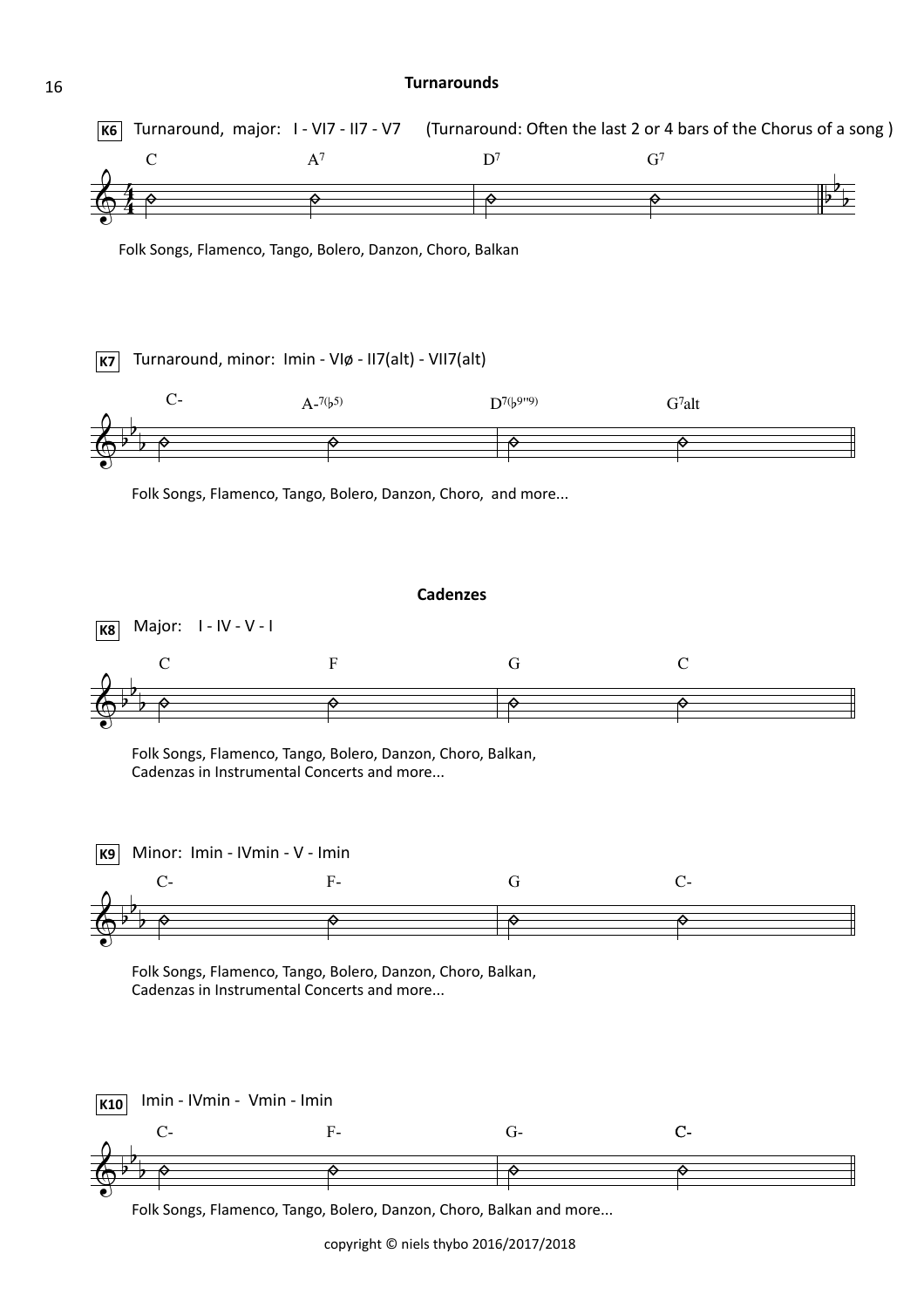

Flamenco, Tango, Bolero, Danzon, Choro and more...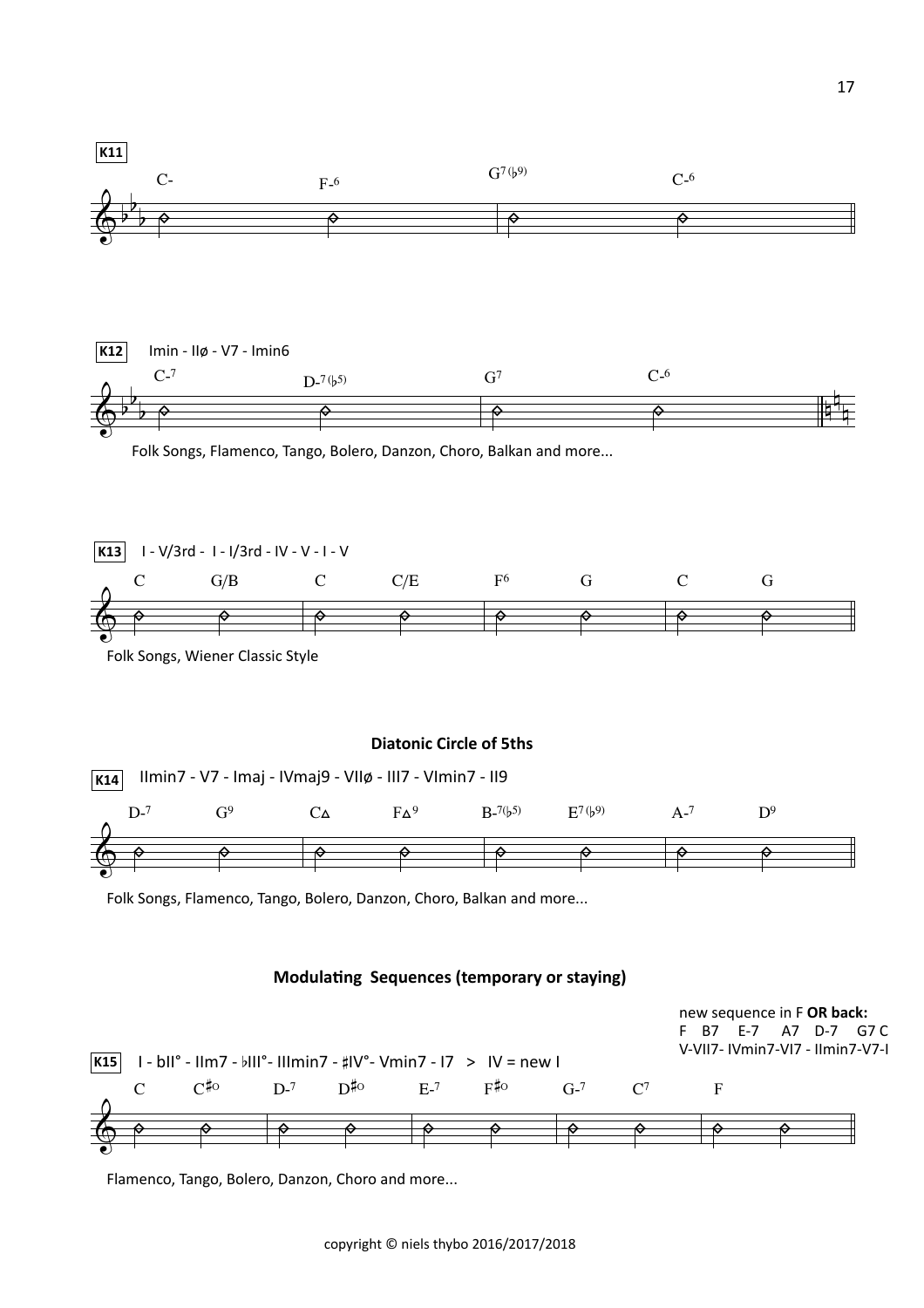



 Intervallic/Non-Tonal/Sound-Music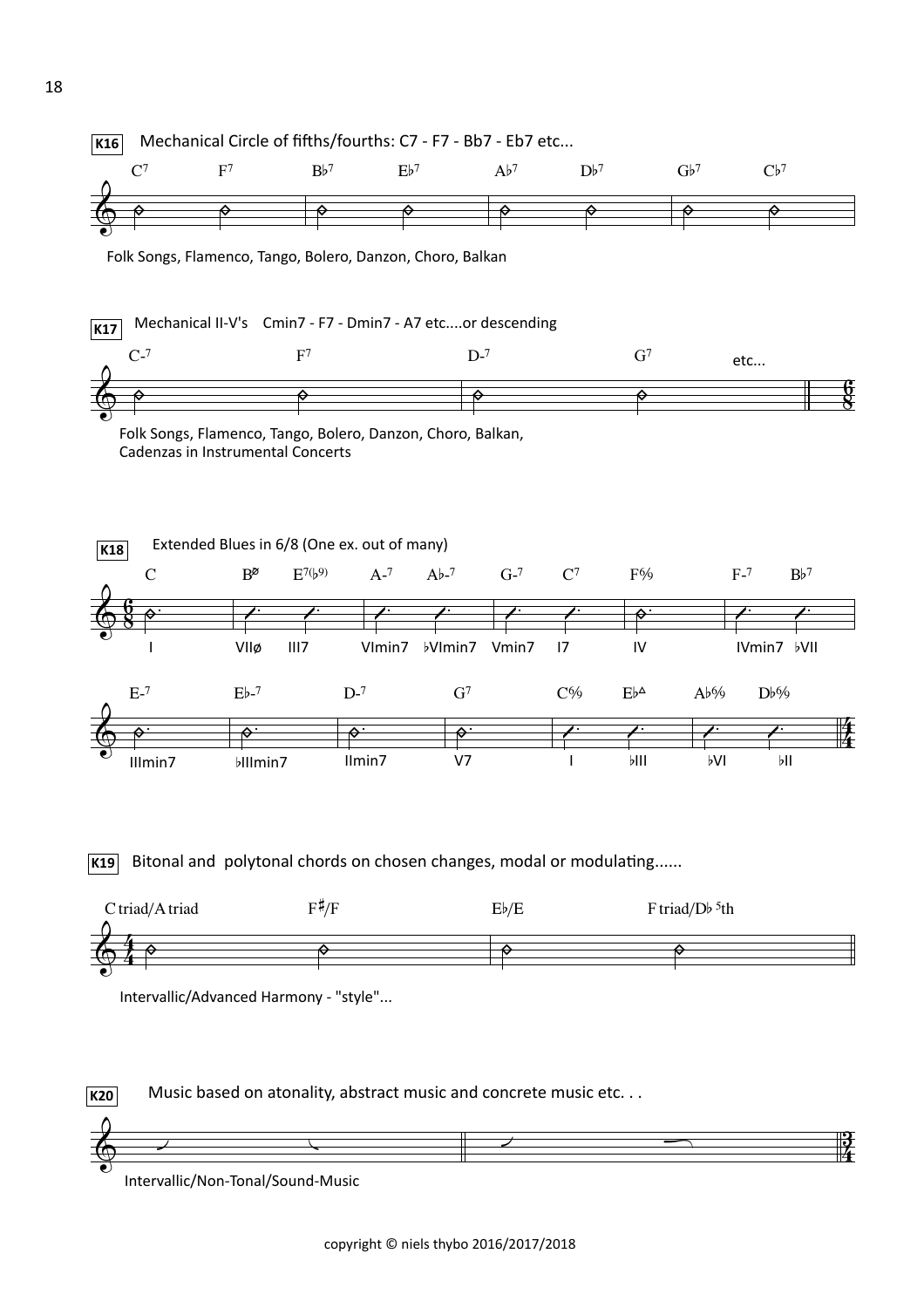## **L.** Ideas for practising improvisation on the chord changes in letter chapter M

"Playing Changes" - that is: Playing through the chords as they change according to the harmonies in a song or instrumental tune, following temporary or staying modulations : Stepwise (diatonic) playing • Horizontal/Vertical Playing • Changing Direction/Turning Point Target Notes/Goal • Sequencing • Transposing Ideas • Combining Scales/The "88-note scale" Anticipation/Delay when playing on Chord Changes • Combining Ideas • Inside/Outside

GENERALLY: Touch, Tone, Sound, Dynamics 



copyright  $©$  niels thybo 2016/2017/2018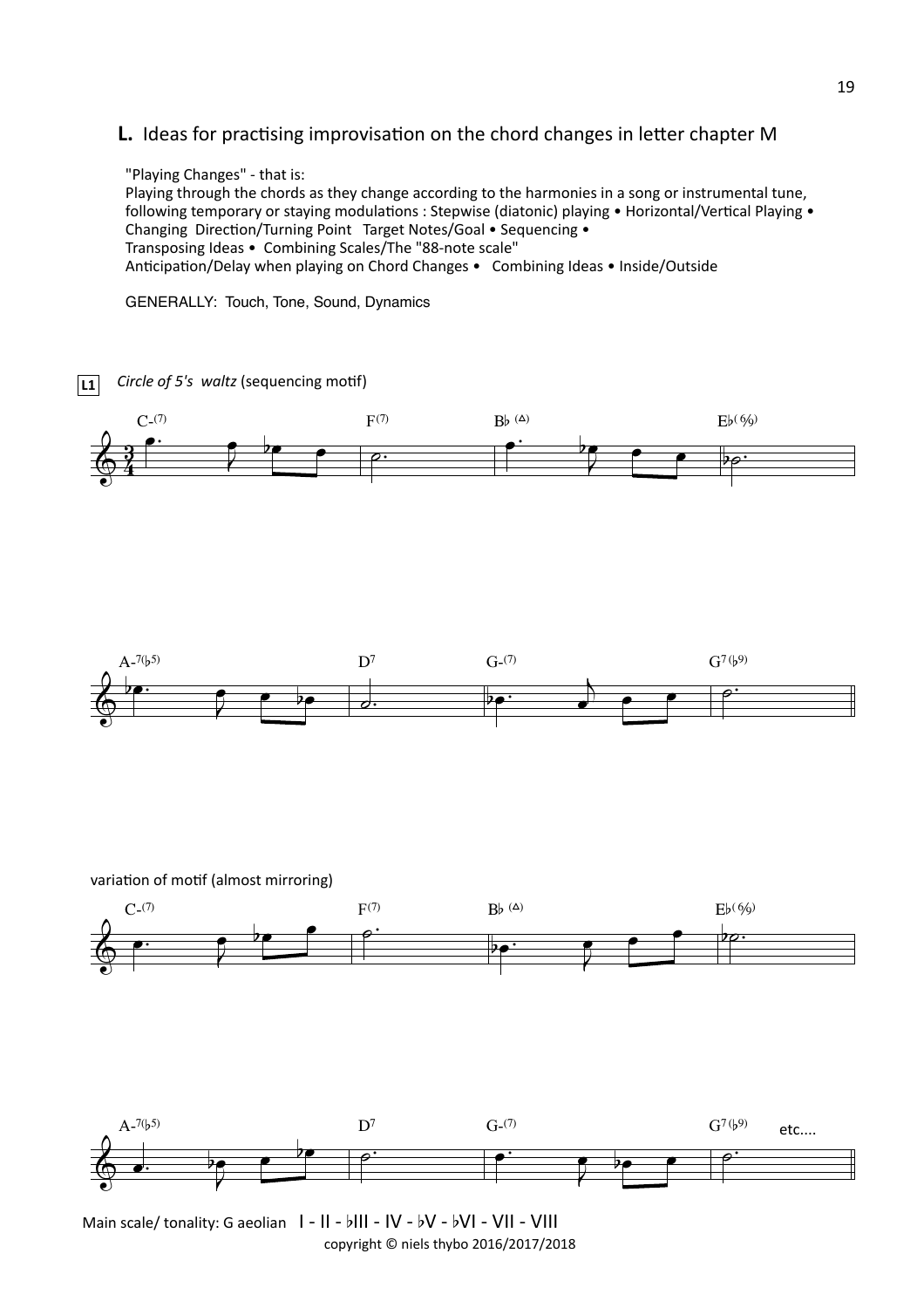



Main scale/tonality: G flamenco  $\|I - b\|I - b\|II - \frac{1}{4}III - IV - V - bVI - bVII - VIII$ 



MORE EXAMPLES TO COME......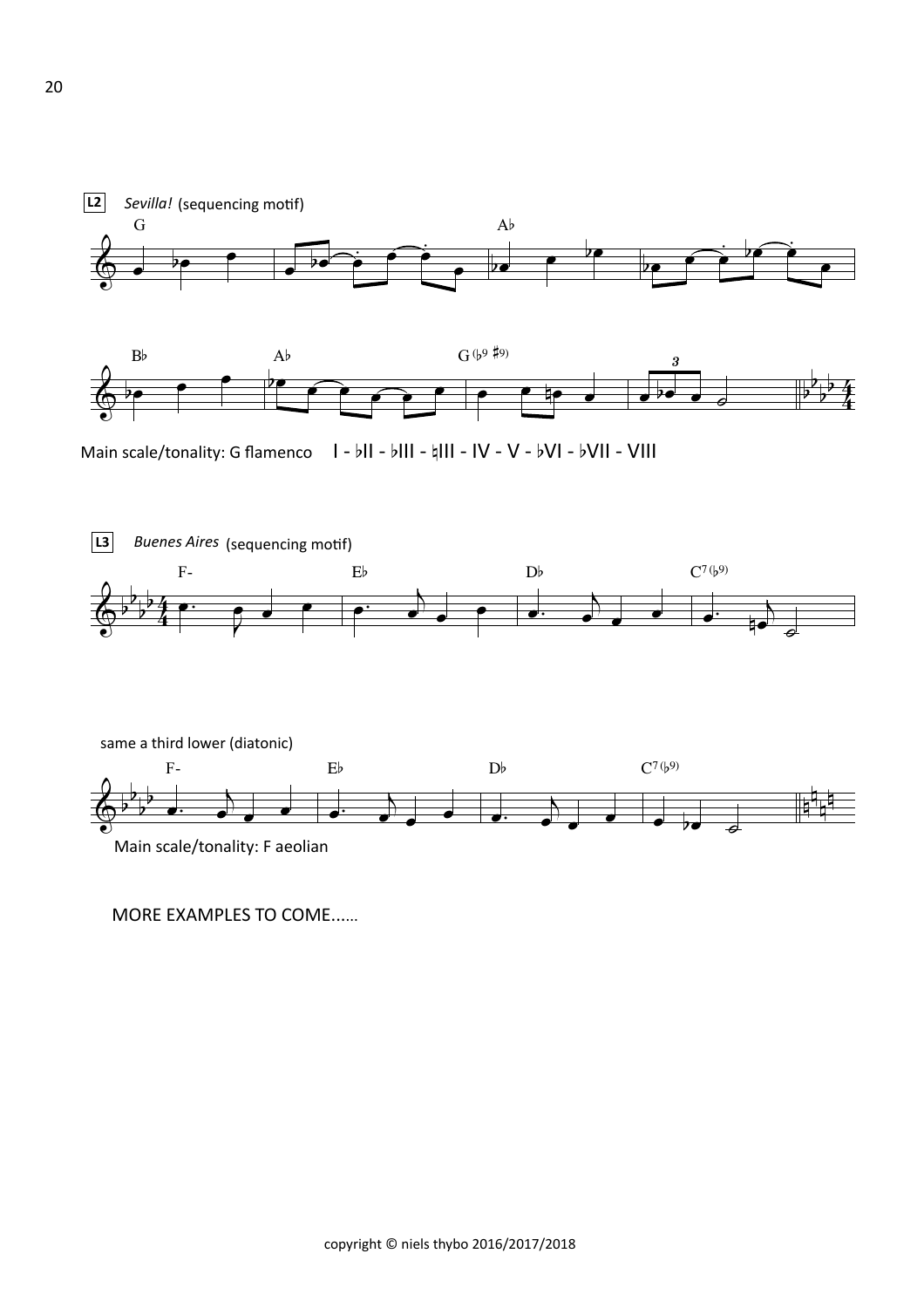# **M. SCALE SYLLABUS covering this survey**

**Main Categories of Scales/Modes: Major Scales • Minor Scales • Dominant Scales Pentatonic Scales • Blues Scales • 6-tone Scales** 

Symmetric Scales: Diminished/8-tone . Whole Tone

**Other Scale Types:** Bebop Scale Types • Gypsy Scale Types

# **"Mother" Scales: Scales/Modes on the seven steps of The Christian Scale** Scales/Modes on the seven steps of the Melodic Minor Scale

**(..scales may have more than one name ..)** 

 $\neg z 1/2$  step  $\Gamma$ 

Scales/Modes on the seven steps of The Christian Scale

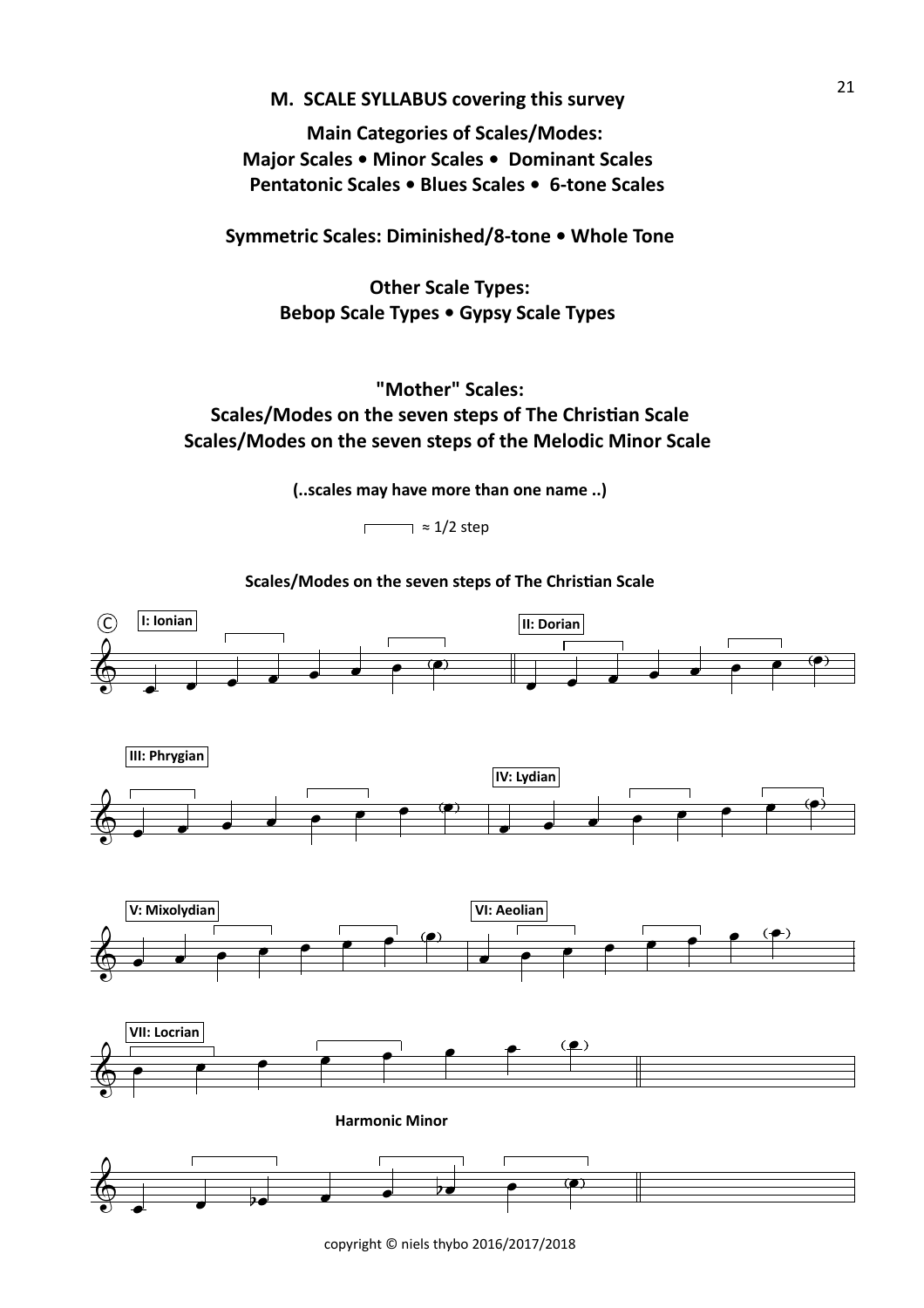**Scales/Modes on the seven steps of The Melodic Minor Scale** 

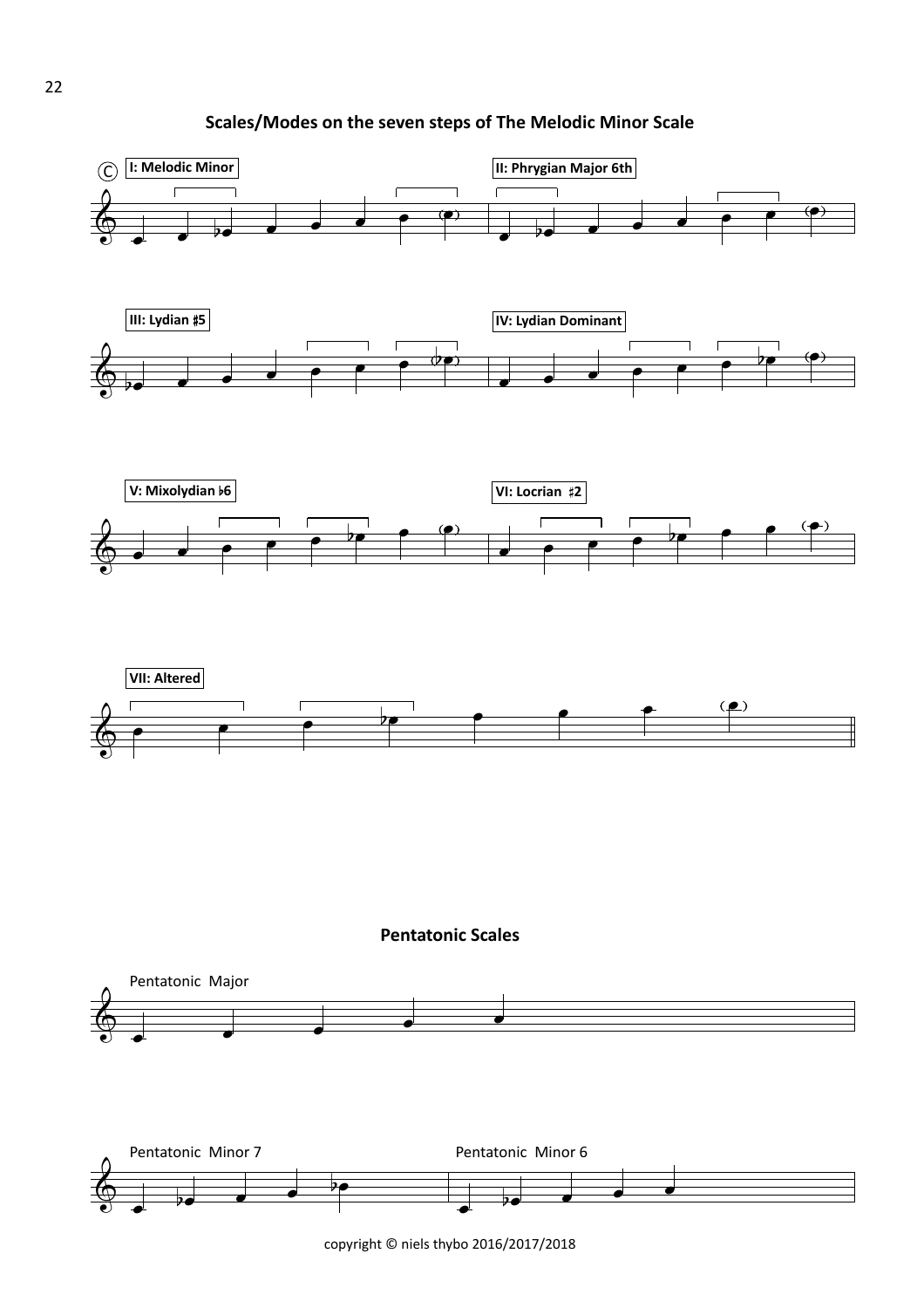**Blues Scale (...named according to structure...)**

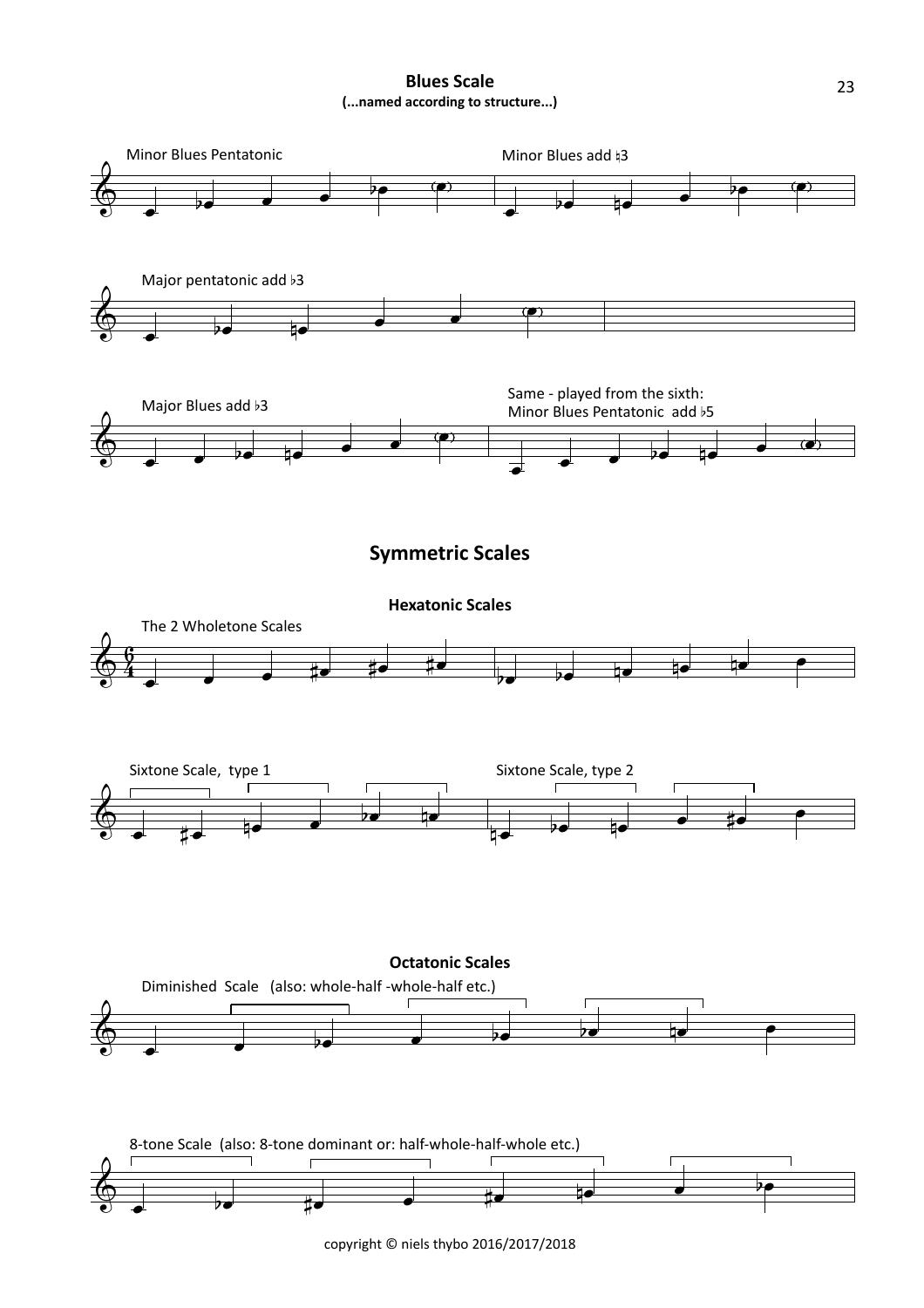**Bebop/Jazz - Type Scales** 

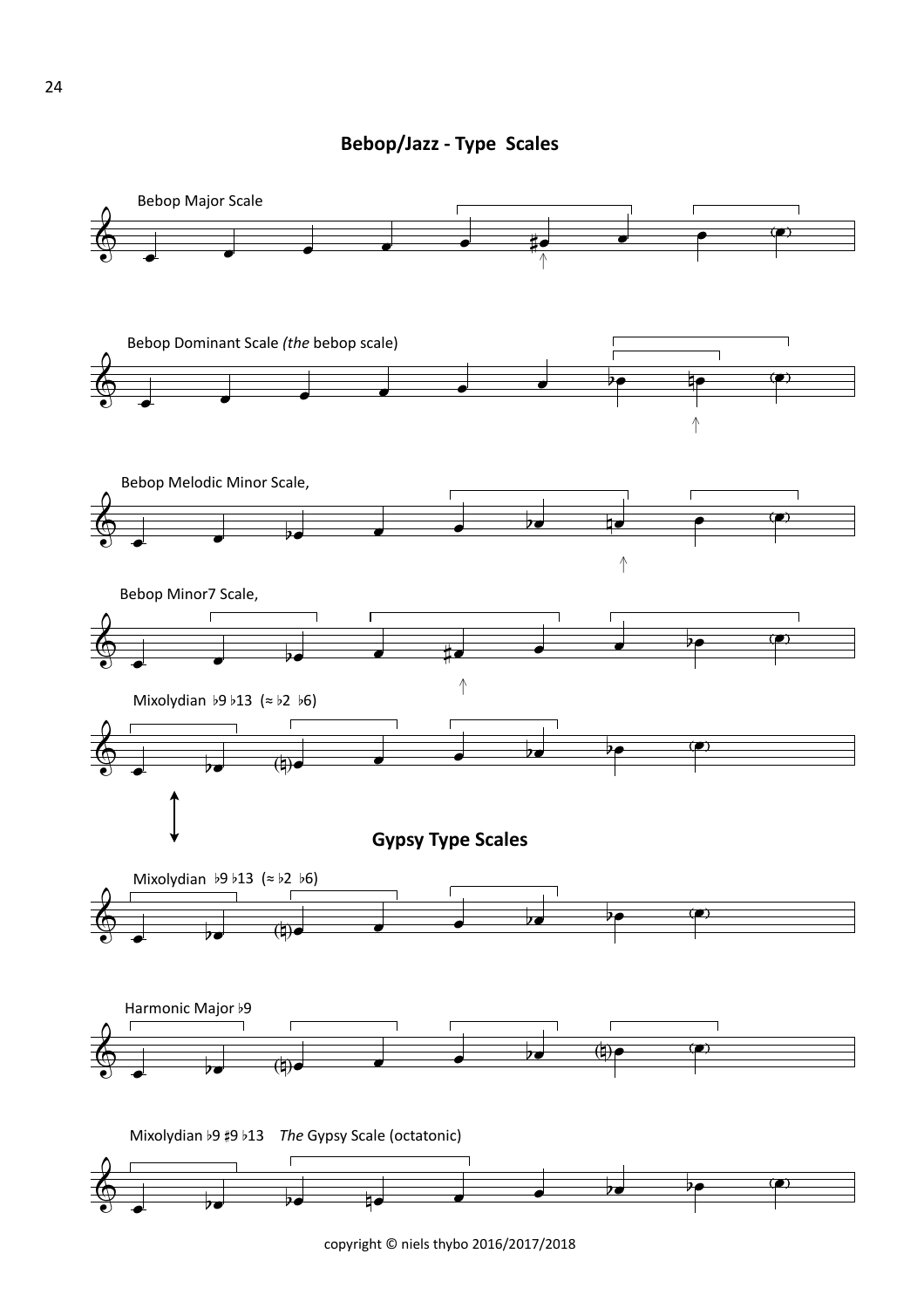#### **N. SOME SUGGESTIONS FOR PRACTISING**

- LINE PLAYING:: Define tonality of the chosen song/chord changes, play "through" tonality, slow/fast, optionally by means of the "Fixed Range Exercise", that is: Define lowest and highest note (the Range), keep playing and turn whenever you reach the **lowest/highest note of your chosen range.**
- Practise chosen elements on the chord changes of a song/composition you are working on.
- Practise chosen element by means of sequencing : chromatic, whole tone, minor 3rds, changing direction up/down etc.....
- **LISTENING inwards ≈ transcribe vourself: Write improvisation**
- VISUALIZE elements: intervals, chord tones, harmonies/chords etc. **Visualize whole passages, "transcribe " visualized passages...**
- LISTEN to other artists and TRANSCRIBE a chosen improvisation in tempo or slower, in the original key or transposed.
- ANALYZE a chosen song, identify basic elements.
- Learn a chosen improvisation and: TRANSPOSE SING PLAY WRITE in changing order not always (but often..) all 4 ways
- DEVELOP the ability to distinguish between practising and playing.
- **Develop the "ears of the fingers"**
- Develop "Instant Visualizing" and the ability to listen simultaneously to the three sources: **vour own playing • the other musicians playing • the music as a whole.**
- Practise sound-improvisation from whatever sorce: Electronics, traffic sounds, street talking, nature sounds, sounds from animals.......what do I know...